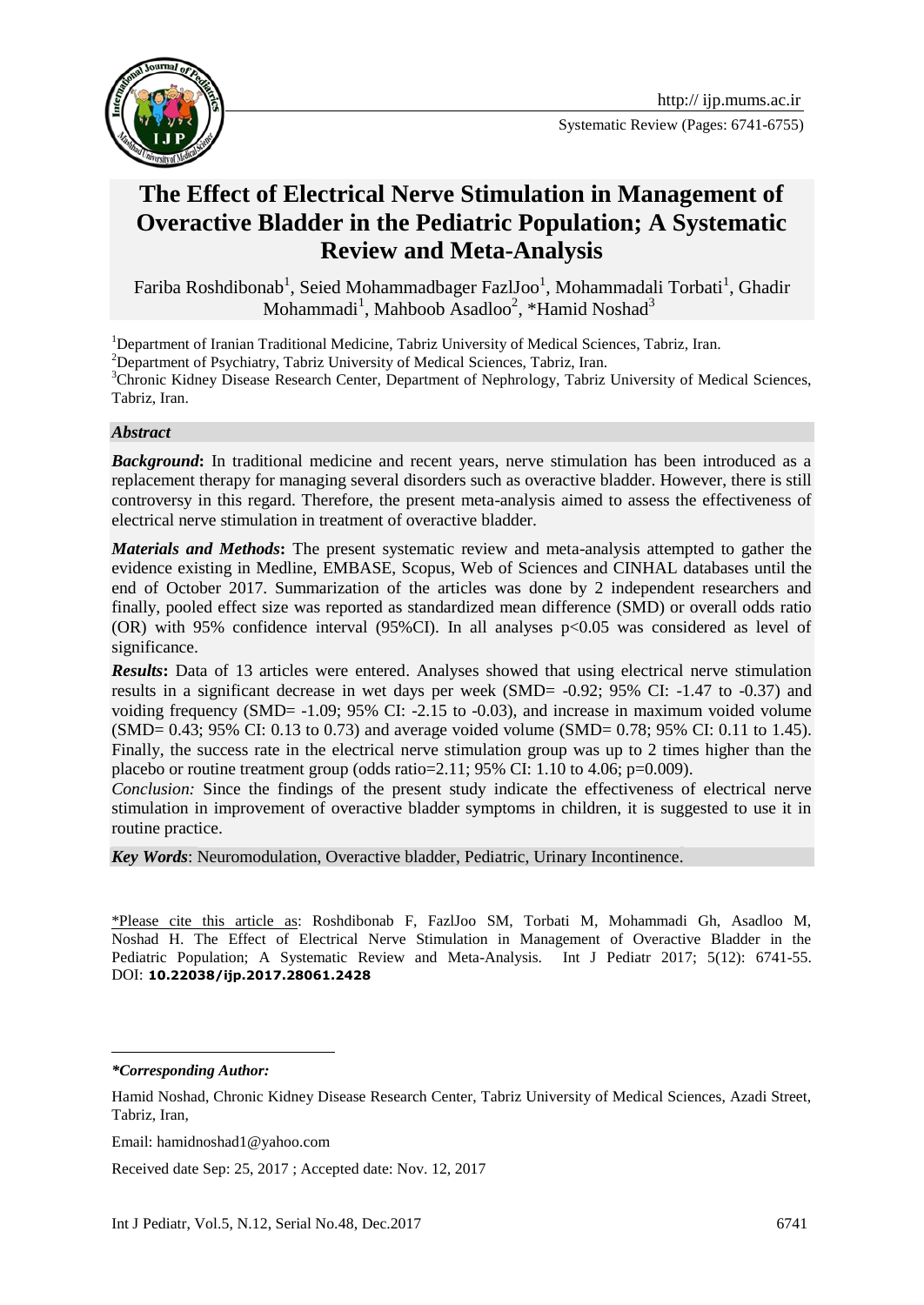#### **1- INTRODUCTION**

 Overactive bladder is a common and complicated disorder consisting of various urinary symptoms, which manifests as a sudden need to urinate without the patient being able to control it. In Iranian traditional medicine, this disorder was more recognized and it was called "*Salas Alboul*" meaning urinary incontinence. Avicenna defines it as involuntary leakage of urine. He describes various etiologies for urinary incontinence including excessive use of diuretics, presence of pressure on the bladder such as during pregnancy as well as damage to the vertebra due to trauma (1).

The prevalence of this problem in children and adolescents is so much more than adults. Statistics show its 5% to 12% prevalence in children under the age of 10 years and 0.5% prevalence in 16 to 18 years old adolescents. The psychological and social effects of this problem are very serious and existing studies have expressed that those affected with overactive bladder have a greater odds of developing anxiety disorders, depression and other psychological conditions (2). A review performed on available evidence showed that both wet and dry overactive bladder lead to decrease in quality of life and social isolation. In addition to these points, the cost inflicted by this condition is very high and has been estimated to be 12.6 billion dollars in America (3).

Current treatments for overactive bladder emphasize on behavioral and cognitive approaches. Supportive and pharmaceutical treatments and even surgical therapy have been proposed as other choices for control and management of overactive bladder (4). In recent years, neuromodulation has been introduced as a replacement technique for management of treatment-resistant overactive bladder. The accurate mechanism of electrical nerve stimulation in controlling the symptoms of this disease is not fully known but it has been said that stimulation of peripheral nerves such as sacral and tibial nerves can inhibit the detrusor muscles of the bladder. In addition, stimulation of these nerves leads to activation of pelvic floor muscles, which in turn results in inhibition of bladder muscles (5). In Iranian traditional medicine, urinary incontinence (or *Salas alboul*) has been deemed related to shin cramps and in the book "Treasures dedicated to the king of Khwarazm" it has been said that bladder weakness is associated with shin problems (6). Based on this viewpoint of traditional medicine, acupuncture would be used as a treatment method for treating urinary incontinence by stimulating peripheral nerves (7).

However, there is still a lot of controversy in this field, especially regarding treating children with overactive bladder. One solution for overcoming this problem is performing a systematic review and metaanalysis (8-28). For this purpose, the present systematic review and metaanalysis is designed aiming to evaluate the efficacy of electrical nerve stimulation in treatment of overactive bladder in the pediatric population.

### **2- MATERIALS AND METHODS**

### **2-1. Study design**

 The present systematic review and meta-analysis has gathered existing clinical evidence regarding the effectiveness of electrical nerve stimulation in treatment of overactive bladder. Search was done without time limitation and search deadline was determined to be the end of September 2017. Designing search strategy and summarizing method and reporting it were done based on the standard protocols and Cochrane and PRISMA guidelines (29, 30).

#### **2-2. Inclusion and exclusion criteria**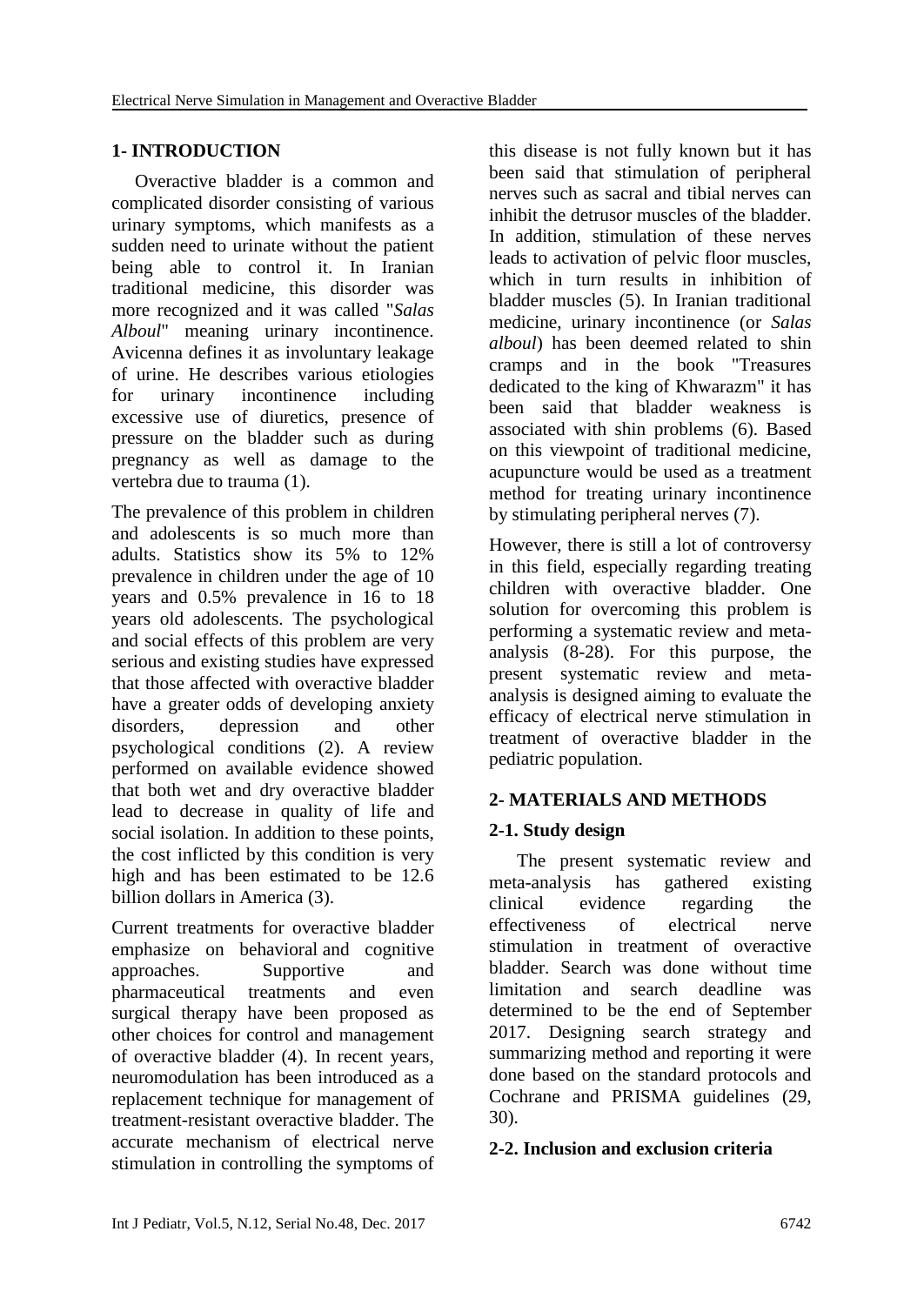In the present study, clinical trials that had a control group (placebo or routine treatment) aiming to evaluate the effectiveness of electrical nerve stimulation in treatment of overactive bladder in children (under 19 years old) were included. Studies without a control group, review studies and studies performed on adults were excluded.

### **2-3. Search strategy**

The search strategy was designed after consulting with a librarian. For this purpose, words relating to nerve stimulation in combination with overactive bladder were searched in Medline, EMBASE, Web of Sciences, Scopus and CINHAL databases. In addition, a manual search was performed in Google and Google Scholar, bibliography of related articles and review articles, and finally a search was done in the thesis section of ProQuest database. The search strategy used in Medline database (via PubMed) has been shown in **Table.1**.

## **2-4. Data synthesis and quality control**

After finishing searching in databases and saving the obtained records in Endnote 7.0 software and deleting duplicate records, two researchers read the titles and abstracts of related articles, independently. Each researcher evaluated the related articles based on inclusion and exclusion criteria and record the required data. Data extracted from the articles are shown in **Table.2**. In the present study, the studied outcomes were success rate; average voiding volume; maximum voiding volume; maximum detrusor pressure; incontinence score; voiding frequency and wet per week. In the end, quality control of the studies was done using Cochrane guideline (29).

## **2-5. Statistical analysis**

All analyses were done in STATA 14.0 software. It should be noted that analyses were done based on the evaluated outcomes. For this purpose, data of each article were summarized and using fixed or random effect models, a pooled effect size was introduced. Choosing either fixed or random effect model was done based on the presence or absence of heterogeneity  $(I<sup>2</sup>$  larger than 50% or p less than 0.1 were defined as heterogeneity). Finally, pooled effect size was reported as either standardized mean difference (SMD) or overall odds ratio (OR) with 95% confidence interval (95% CI). In all analyses, p<0.05 was considered as level of significance.

## **3- RESULTS**

## **3-1. Characteristics of the included studies**

 Flowchart of selecting the studies has been presented in **Figure.1**. In the initial search, 1,739 non-duplicate articles were retrieved and after the screening performed, finally 13 articles were included in the present meta-analysis (31- 43). These studies included the data of 422 children and adolescents 3 to 18 years old. Two hundred and two children were in the control group and 220 were in the group under treatment with electrical nerve stimulation; 47.64% of the population were boys. Transcutaneous electrical neural stimulation was the most common method for electrical nerve stimulation among the studies. The most important outcomes evaluated were success rate; average voiding volume; maximum voiding volume; maximum detrusor pressure; incontinence score; voiding frequency and wet per week.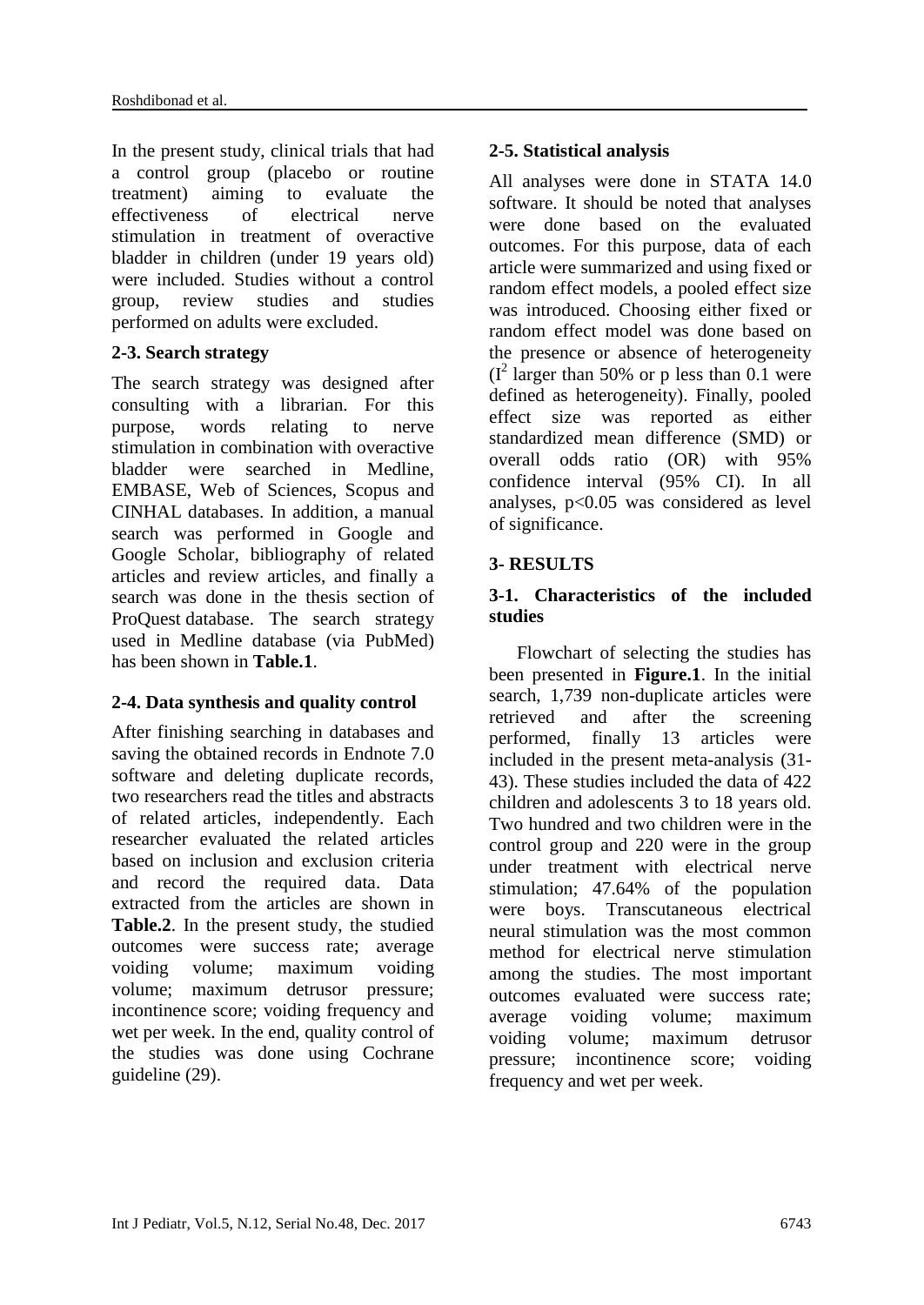

**Fig.1**: PRISMA flowchart of the present meta-analysis..

#### **3-2. Risk of bias and heterogeneity between studies**

Based on the evaluated outcomes, heterogeneity between the studies would change. As **Figures.3-5** show, in the section evaluating the effect of electrical nerve stimulation on incontinence severity  $(I^2=14.3\%; p=0.321)$ , wet days/week

 $(I^2=37.6\%; p=0.186)$ , maximum voided volume  $(I^2=21.7\%;$  $p=0.257$ ), and maximum detrusors pressure  $(I^2=0.0\%;$ p=0.858) there was no heterogeneity, but in other evaluated outcomes significant heterogeneity was seen. However, there was no publication bias in the present study (**Figure.2**).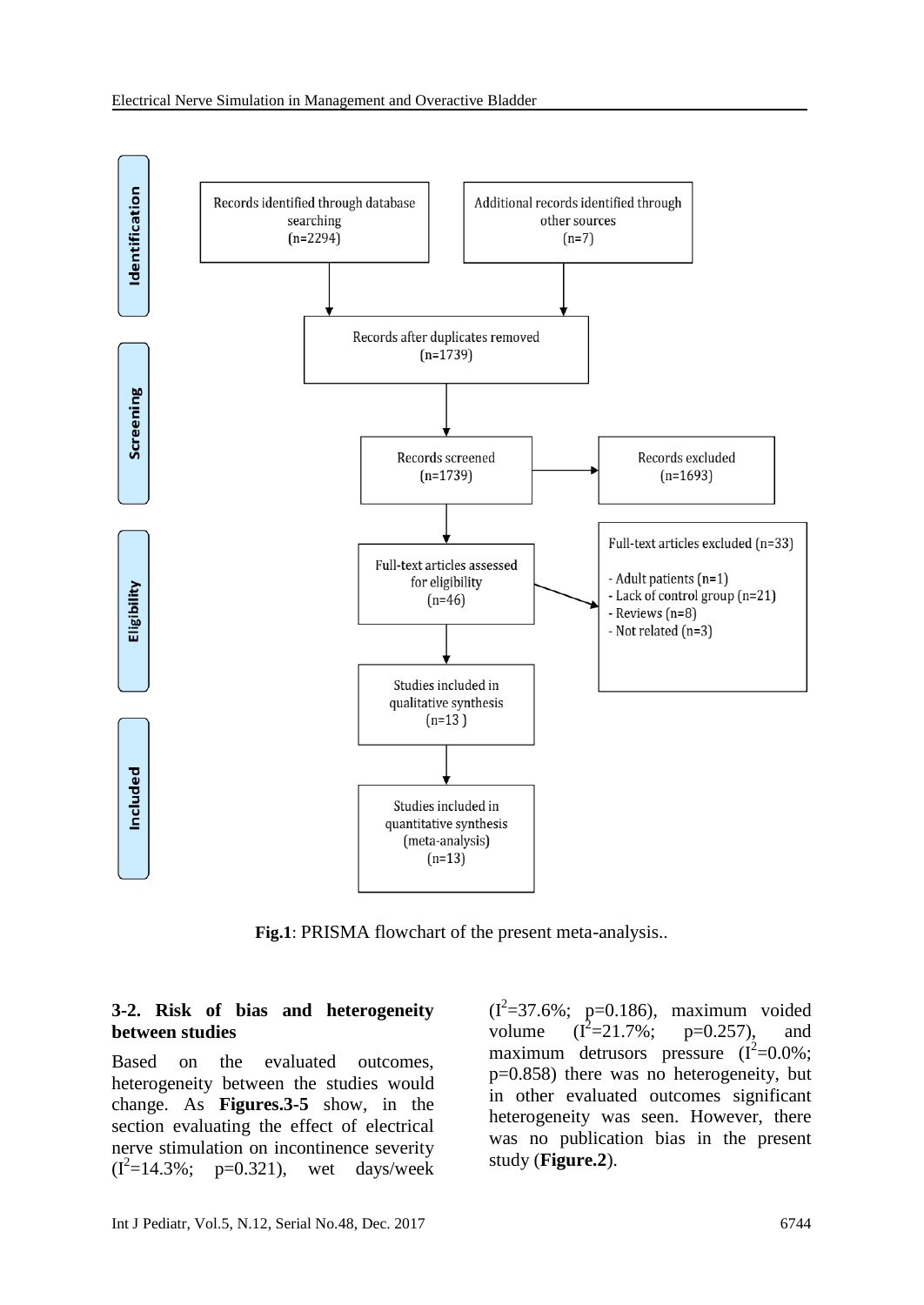### **3-3. The effect of using electrical nerve stimulation on improvement of patients with overactive bladder**

#### A) **Urinary incontinence score**

Four studies had attempted to evaluate the effect of electrical nerve stimulation on incontinence scores (33, 35, 36, 40). Overall, the analyses of this section showed that using this treatment modalitydoes not have an effect on improvement of urinary incontinence severity (standardized mean difference  $[SMD] = -0.35$ ; 95% confidence interval [95%CI]:  $-0.77$  to 0.08; p=0.108) (**Figure.3**).

#### **B) Wet days per week**

In this section of analyses, 4 studies were included (34-37). The analyses of this section showed that using nerve stimulation significantly reduces wet days per week (SMD= -0.92; 95% CI: -1.47 to - 0.37; p=0.001) (**Figure.3**).

### **C) Voiding frequency**

The search performed in the present metaanalysis led to inclusion of 6 studies that had assessed the effect of nerve stimulation on voiding frequency (35, 36, 38-40, 42). Analyses of this section showed that using this therapeutic technique can significantly reduce voiding frequency in patients with overactive bladder (SMD= -1.09; 95% CI: -2.15 to - 0.03; p=0.044) (**Figure.3**).

### **D)Maximum voided volume**

In this part of analyses, data of 8 studies were included (32, 33, 35-40). Analyses showed that nerve stimulation leads to increase in maximum voided volume in pediatric patients with overactive bladder (SMD= 0.43; 95% CI: 0.13 to 0.73; p=0.005) (**Figure.4**).

#### **E) Average voided volume**

Five studies had assessed the effect of the modality under evaluation on average voided volume (32, 35, 38-40). Analyses showed that using nerve stimulation results in an increase in average voided volume among children with overactive bladder (SMD= 0.78; 95% CI: 0.11 to 1.45; p=0.022) (**Figure.4**).

#### **F) Maximum detrusors pressure**

In this section of analyses, 3 original articles were included (33, 36, 37), and pooled analysis showed that electrical nerve stimulation does not have an effect on maximum detrusors pressure in children with overactive bladder (SMD= - 0.42; 95% CI: -0.87 to 0.04; p=0.072) (**Figure.4**).

#### **G) Success rate**

The success rate of electrical nerve stimulation in children with overactive bladder was reported in 9 studies (31, 33- 35, 38-41, 43). Result showed that success rate in the electrical nerve stimulation treated group was up to 2 times more than placebo or routine treatment method groups (odds ratio=2.11; 95% CI: 1.10 to 4.06; p=0.009) (**Figure.5**).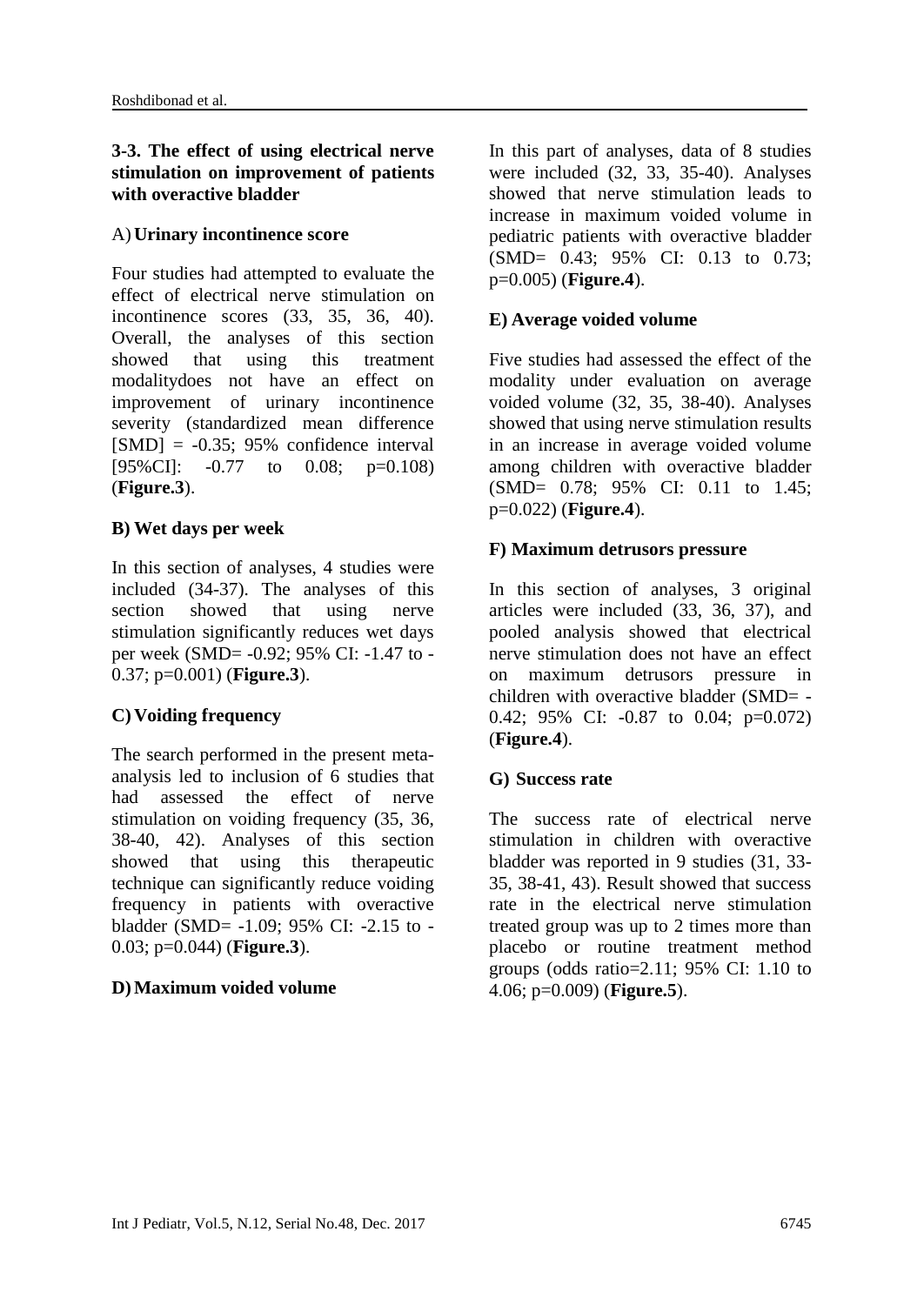



**Fig.2:** Assessment of publication bias (A) and risk of bias (B) in the present meta-analysis.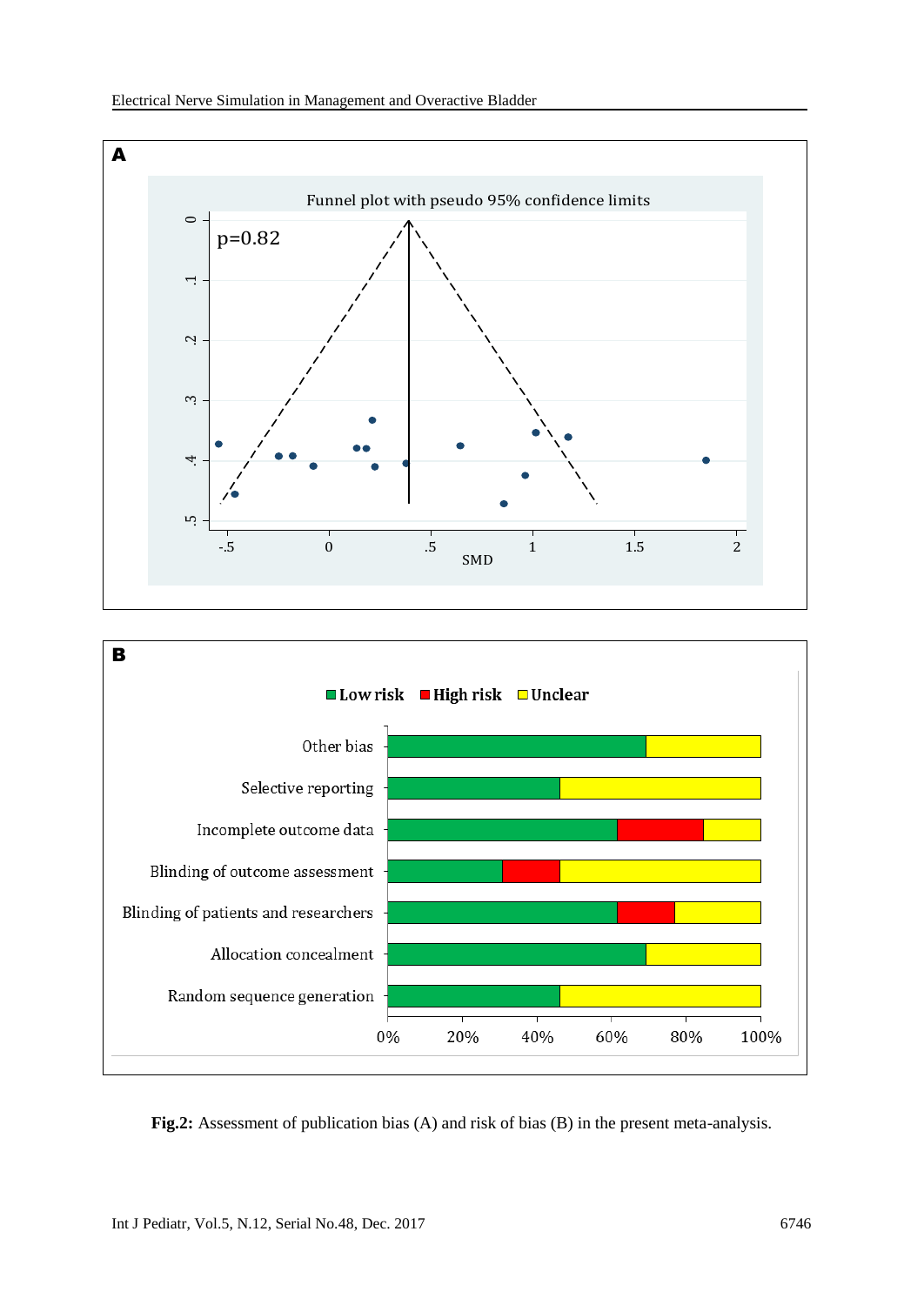

**Fig.3**: Forrest plot for efficacy of transcutaneous electrical nerve stimulation on incontinence score, wet days per week and voiding frequency in children with overactive bladder. CI: Confidence interval; SMD: Standardized mean difference.



**Fig.4**: Forrest plot for efficacy of transcutaneous electrical nerve stimulation on manometry parameters in children with overactive bladder. CI: Confidence interval; SMD: Standardized mean difference.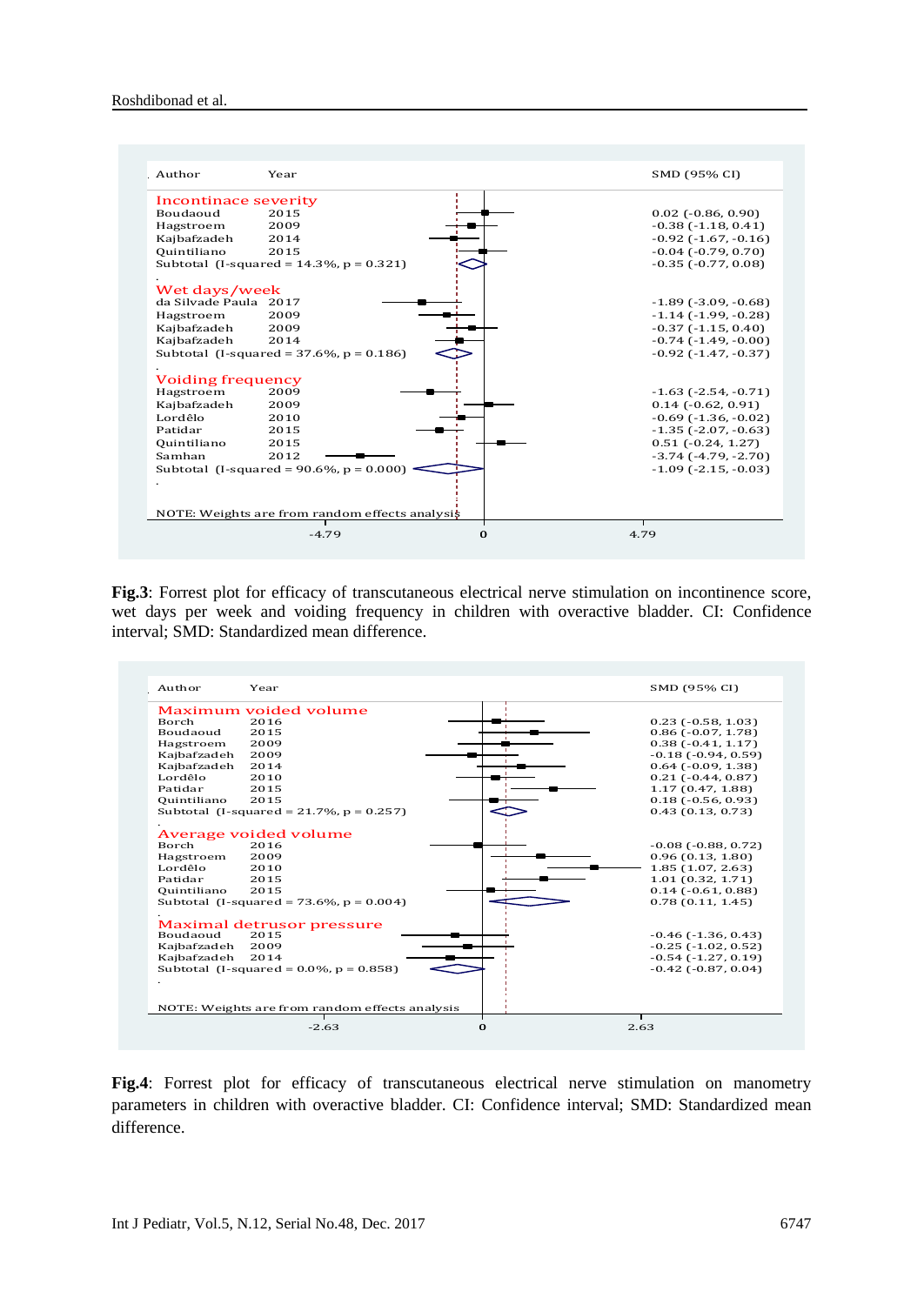

**Fig.5**: Forrest plot for success rate of transcutaneous electrical nerve stimulation in children with overactive bladder. CI: Confidence interval.

#### **4- DISCUSSION**

 The present study attempted to reach a conclusion by gathering the existing evidence regarding the effect of electrical nerve stimulation in management of overactive bladder in children for the first time. Findings indicted that using this treatment intervention leads to decrease in the number of wet days per week and voiding frequency, and increase in maximum voided volume and average voided volume. Finally, pooled analysis showed that the rate of treatment success in the group under treatment with electrical nerve stimulation is significantly higher than placebo or standard treatment group. Decrease in the number of wet days per week is a reliable scale for assessing the effectiveness of urinary incontinence treatment. This scale reflects the individual's quality of life. Because

Int J Pediatr, Vol.5, N.12, Serial No.48, Dec. 2017 6748

presence of urinary incontinence inflicts serious psycho-mental stress on the patient and this in turn leads to social isolation, drop in self-esteem and even manifestation of mental illnesses (44). Therefore, a treatment modality that can decrease this problem can have a significant effect on improvement of the quality of life. Urodynamic scales are among other variables that have repeatedly been used in studies for evaluating the effectiveness of urinary incontinence treatment. These scales are indicators of the function of bladder and its sphincters (45-50). The present meta-analysis showed that voiding frequency decreases under the effect of neural stimulation. This variable, which is known as the need for urinating frequently throughout the day or night, is the indicator of the activity of bladder muscles. Therefore, it is evident that neural stimulation leads to a decrease in urinary urgency. This might be the reason that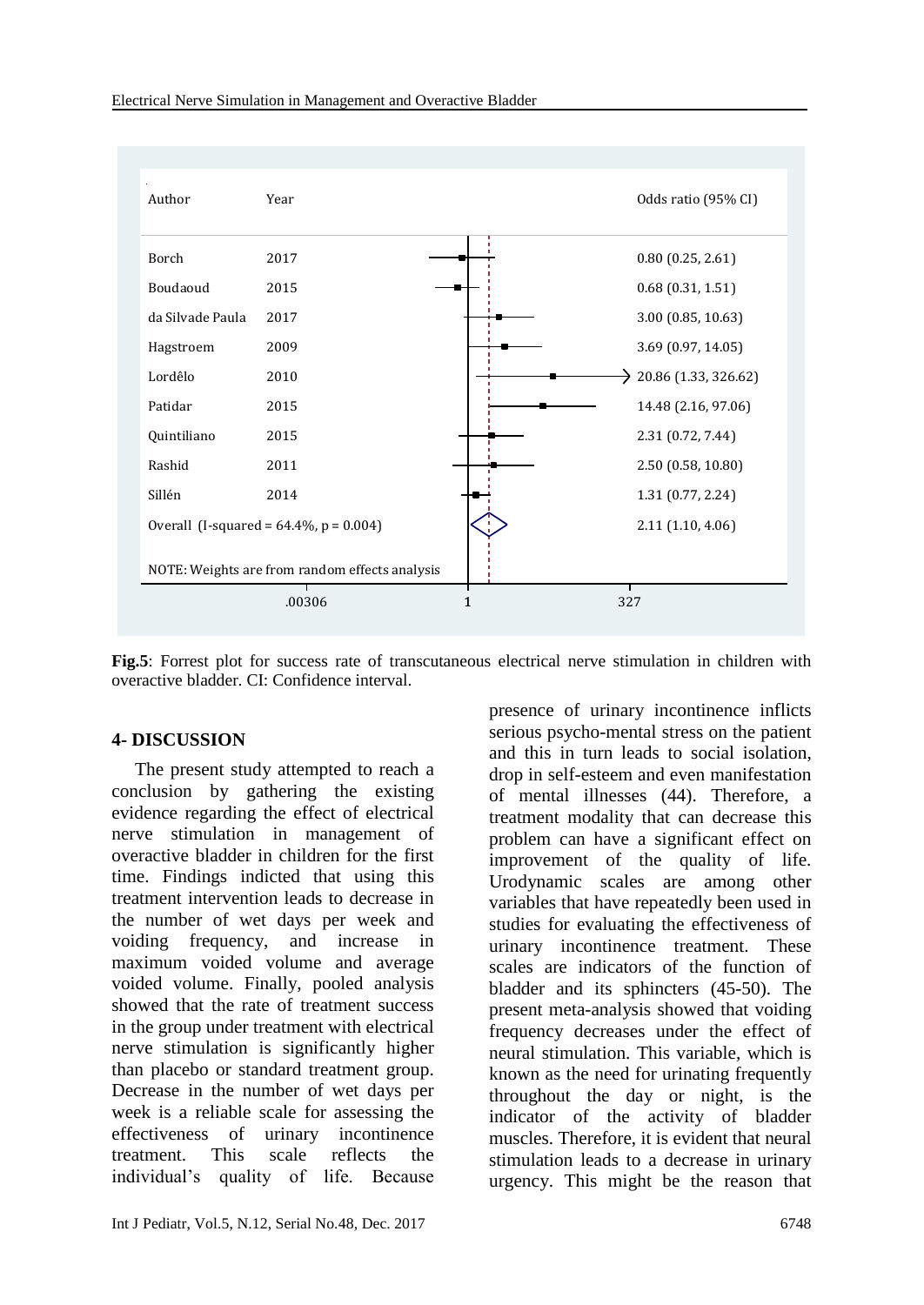under the effect of this modality, average voiding volume and maximum voiding volume increase. In comparison to the findings of the present study, in a systematic review Barroso and Lordêlo showed that neural stimulation is an efficient method for treatment of overactive bladder and can be easily tolerated by children (51). However, that systematic review had limitations including not performing a meta-analysis and including various types of studies without considering the methodology of the study (for example including studies that lacked a control group). In addition, in 2011, by performing a systematic review with a similar goal, De Gennaro et al. showed that existing clinical evidence regarding the effectiveness of electrical nerve stimulation in management of overactive bladder are not sufficient and there is a need for designing standard clinical trials for this purpose (52). Gaziev et al. in their systematic review express that percutaneous tibial electrical nerve stimulation is a reliable and safe method in treatment of lower urinary tract dysfunctions in adults (53). Finally, Zhu et al. in their meta-analysis on adults showed that electrical stimulation definitely has an effect on improvement of overactive bladder (54).

## **4-1. Limitation**

Among the limitations of the present study, presence of heterogeneity in evaluation of some of the evaluated outcomes can be pointed out. However, the cause of this heterogeneity is not known. It is probable that the origin of this heterogeneity is difference in electrical nerve stimulation treatment protocols or it could be caused by the differences in the population of the studied children. Another limitation of the present study is the difference between the definitions of success rate among the studies. This might somehow show the presence of bias in this section.

## **5- CONCLUSIONS**

 Available studies express that using electrical nerve stimulation may lead to improvement of overactive bladder symptoms in children. However, lack of a complete conclusion led to motivation of the researchers of the present study to perform a systematic review and metaanalysis in this regard. Findings indicate the effectiveness of this treatment intervention in decreasing the number of wet days per week and voiding frequency, and increase in maximum voided volume and average voided volume. Finally, pooled analysis showed that the rate of treatment success in the group under treatment with electrical nerve stimulation is significantly higher than placebo or standard treatment group. Based on these findings, it is suggested to use electrical nerve stimulation in treatment of overactive bladder in children.

## **6- CONFLICT OF INTEREST**: None.

## **7- ACKNOWLEDGMENTS**

Hereby, we would like to thank Ms. Yazdanbakhsh for language editing and improving the paper.

### **8- REFERENCES**

1. Sina I. The canon of medicine. Vol. 3. Tehran. 2010. p. 373.

2. Franco I. Overactive bladder in children. Nature reviews Urology. 2016;13(9):520-32.

3. Tubaro A, Palleschi G. Overactive bladder: epidemiology and social impact. Current opinion in obstetrics & gynecology. 2005;17(5):507-11.

4. Ching CB. Current Treatment Options for Nonneurogenic Overactive Bladder in Children. Current Bladder Dysfunction Reports. 2016;11(1):29-37.

5. Hohenfellner M, Dahms S, Matzel K, Thüroff J. Sacral neuromodulation for treatment of lower urinary tract dysfunction. BJU international. 2000;85(S3):10-9.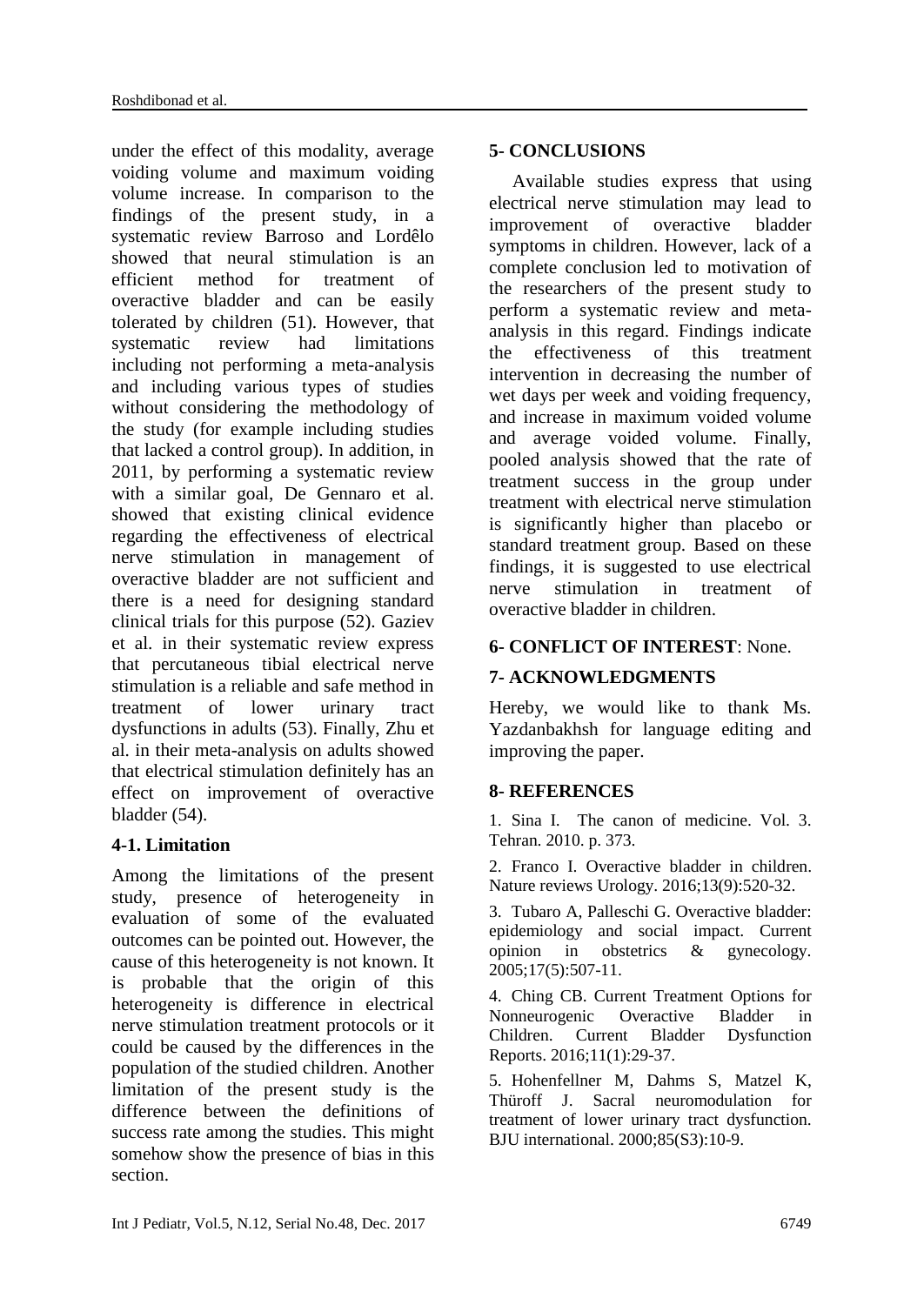6. Jorjani SI. Zakhireye Khwarazmshahi (Treasures dedicated to the king of Khwarazm). Tehran: Iranian Culture Foundation; 2005.

7. Emmons SL, Otto L. Acupuncture for overactive bladder: a randomized controlled trial. Obstetrics and gynecology. 2005;106(1):138-43.

8. Ebrahimi A, Yousefifard M, Kazemi HM, Rasouli HR, Asady H, Jafari AM, et al. Diagnostic accuracy of chest ultrasonography versus chest radiography for identification of pneumothorax: a systematic review and metaanalysis. Tanaffos. 2014;13(4):29.

9. Hosseini M, Yousefifard M, Aziznejad H, Nasirinezhad F. The effect of bone marrow– derived mesenchymal stem cell transplantation on allodynia and hyperalgesia in neuropathic animals: a systematic review with metaanalysis. Biology of Blood and Marrow Transplantation. 2015;21(9):1537-44.

10. Yousefifard M, Rahimi-Movaghar V, Nasirinezhad F, Baikpour M, Safari S, Saadat S, et al. Neural stem/progenitor cell transplantation for spinal cord injury treatment; A systematic review and metaanalysis. Neuroscience. 2016; 322: 377-97.

11. Hosseini M, Ghelichkhani P, Baikpour M, Tafakhori A, Asady H, Ghanbari MJH, et al. Diagnostic accuracy of ultrasonography and radiography in detection of pulmonary contusion; a systematic review and metaanalysis. Emergency. 2015;3(4):127.

12. Yousefifard M, Baikpour M, Ghelichkhani P, Asady H, Nia KS, Jafari AM, et al. Screening performance characteristic of ultrasonography and radiography in detection of pleural effusion; a meta-analysis. Emergency. 2016;4(1):1.

13. Safari S, Yousefifard M, Hashemi B, Baratloo A, Forouzanfar MM, Rahmati F, et al. The value of serum creatine kinase in predicting the risk of rhabdomyolysis-induced acute kidney injury: a systematic review and meta-analysis. Clinical and experimental nephrology. 2016;20(2):153-61.

14. Rahimi-Movaghar V, Yousefifard M, Ghelichkhani P, Baikpour M, Tafakhori A, Asady H, et al. Application of ultrasonography and radiography in detection of hemothorax; a systematic review and meta-analysis. Emergency. 2016;4(3):116.

15. Yousefifard M, Baikpour M, Ghelichkhani P, Asady H, Darafarin A, Esfahani MRA, et al. Comparison of ultrasonography and radiography in detection of thoracic bone fractures; a systematic review and metaanalysis. Emergency. 2016;4(2):55.

16. Hassanzadeh‐ Rad A, Yousefifard M, Katal S, Asady H, Fard‐ Esfahani A, Moghadas Jafari A, et al. The value of 18F‐ fluorodeoxyglucose positron emission tomography for prediction of treatment response in gastrointestinal stromal tumors: a systematic review and meta‐ analysis. Journal of gastroenterology and hepatology. 2016;31(5):929-35.

17. Yousefifard M, Rahimi-Movaghar V, Baikpour M, Ghelichkhani P, Hosseini M, Jafari A, et al. Early versus late spinal decompression surgery in treatment of traumatic spinal cord injuries; a systematic review and meta-analysis. Emergency. 2017;5(1): xx.

18. Hosseini M, Yousefifard M, Baikpour M, Rahimi-Movaghar V, Nasirinezhad F, Younesian S, et al. The efficacy of Schwann cell transplantation on motor function recovery after spinal cord injuries in animal models: a systematic review and meta-analysis. Journal of chemical neuroanatomy. 2016;78:102-11.

19. Ghelichkhani P, Yousefifard M, Nazemi L, Safari S, Hosseini M, Baikpour M, et al. The value of serum β-subunit of human chorionic gonadotropin level in prediction of treatment response to methotrexate in management of ectopic pregnancy; a systematic review and meta-analysis. International Journal of Pediatrics. 2016;4(9):3503-18.

20. Yousefifard M, Baikpour M, Ghelichkhani P, Asady H, Shahsavari Nia K, Moghadas Jafari A, et al. Screening Performance Characteristic of Ultrasonography and Radiography in Detection of Pleural Effusion; a Meta-Analysis. Emergency. 2015;4(0):9682.

21. Izadi A, Yousefifard M, Nakhjavan-Shahraki B, Baikpour M, Mirzay Razaz J, Ataei N, et al. Value of plasma/serum neutrophil gelatinase-associated lipocalin in detection of pediatric acute kidney injury; a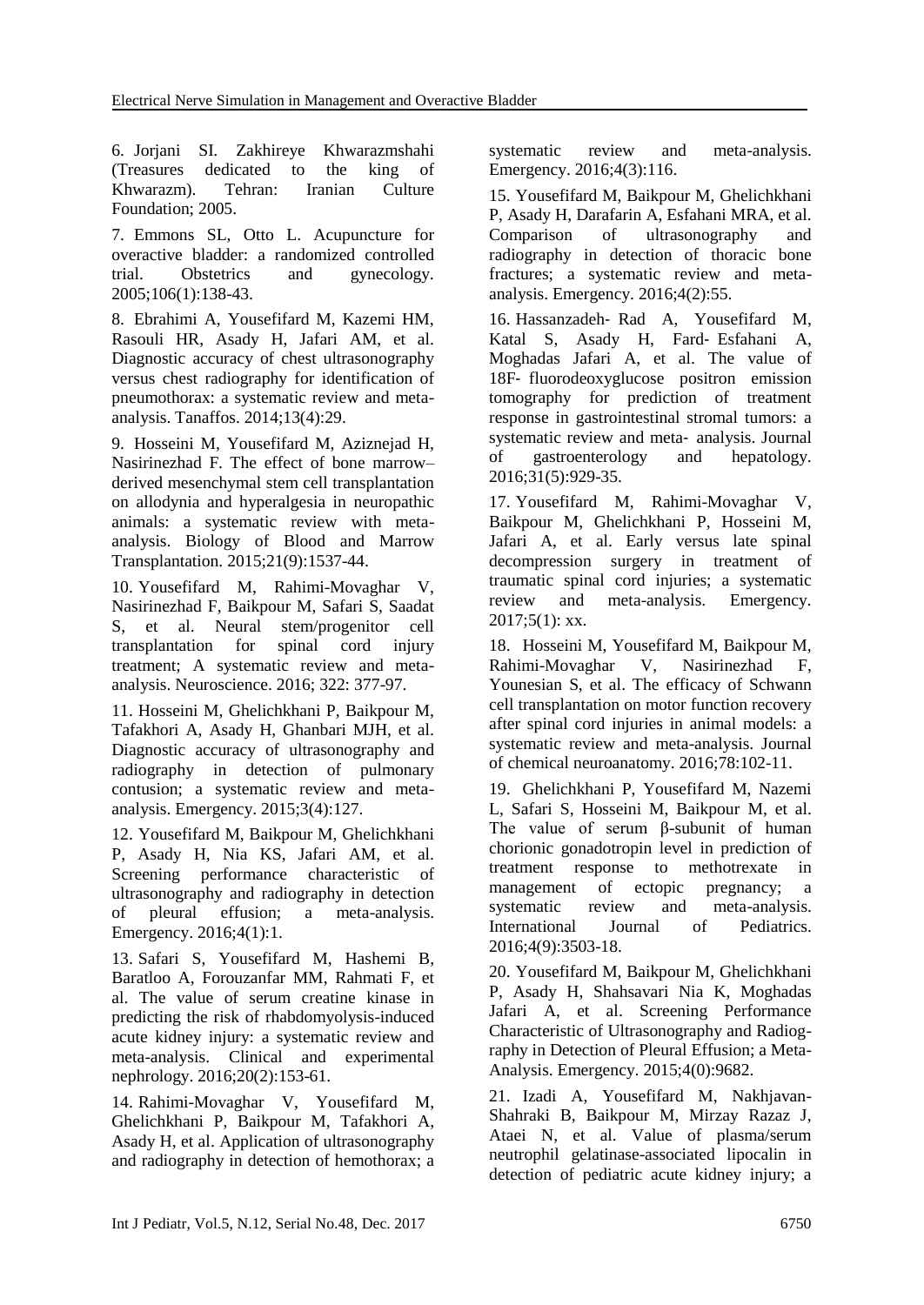systematic review and meta-analysis. International Journal of Pediatrics. 2016;4(11):3815-36.

22. Izadi A, Yousefifard M, Nakhjavan-Shahraki B, Baikpour M, Mirzay Razaz J, Hosseini M. Diagnostic value of Urinary Neutrophil Gelatinase-Associated Lipocalin (NGAL) in detection of pediatric acute kidney injury; a systematic review and meta-analysis. International Journal of Pediatrics. 2016;4(11):3875-95.

23. Rahimi-Movagha V, Yousefifard M, Ghelichkhani P, Baikpour M, Tafakhori A, Asady H, et al. Application of ultrasonography and radiography in detection of hemothorax: a systematic review and meta-analysis. Emergency. 2015;4(0):9681-.

24. Nakhjavan-Shahraki B, Yousefifard M, Ataei N, Baikpour M, Ataei F, Bazargani B, et al. Accuracy of cystatin C in prediction of acute kidney injury in children; serum or urine levels: which one works better? A systematic review and meta-analysis. BMC nephrology. 2017;18(1):120.

25. Hashemi B, Safari S, Hosseini M, Yousefifard M, Erfani E, Baratloo A, et al. A systematic review of Iranian experiences in seismo-nephrology. Archives of trauma research. 2016;5(2): xx.

26. Nakhjavan-Shahraki B, Yousefifard M, Oraii A, Sarveazad A, Hosseini M. Metaanalysis of neuron specific enolase in predicting pediatric brain injury outcomes. EXCLI Journal. 2017;16:995-1008.

27. Ahmadi S, Yousefifard M. Accuracy of Pediatric Emergency Care Applied Research Network Rules in Prediction of Clinically Important Head Injuries; A Systematic Review and Meta-Analysis. International Journal of Pediatrics. 2017:6285-300.

28. Hosseini M, Yousefifard M, Ataei N, Oraii A, Razaz JM, Izadi A. The efficacy of probiotics in prevention of urinary tract infection in children: A systematic review and meta-analysis. Journal of Pediatric Urology. 2017; xx: xx.

29. Furlan AD, Pennick V, Bombardier C, van Tulder M. 2009 updated method guidelines for systematic reviews in the Cochrane Back Review Group. Spine. 2009;34(18):1929-41.

30. Moher D, Liberati A, Tetzlaff J, Altman DG, Group P. Preferred reporting items for systematic reviews and meta-analyses: the PRISMA statement. PLoS medicine. 2009;6(7):e1000097.

31. Borch L, Hagstroem S, Kamperis K, Siggaard C, Rittig S. Transcutaneous electrical nerve stimulation combined with oxybutynin is superior to monotherapy in children with urge incontinence: a randomized, placebo controlled study. The Journal of Urology. 2017; xx: xx.

32. Borch L, Rittig S, Kamperis K, Mahler B, Djurhuus JC, Hagstroem S. No immediate effect on urodynamic parameters during transcutaneous electrical nerve stimulation (TENS) in children with overactive bladder and daytime incontinence—A randomized, double-blind, placebo-controlled study. Neurourology and Urodynamics. 2016;36(7):1788-95.

33. Boudaoud N, Binet A, Line A, Chaouadi D, Jolly C, Fiquet CF, et al. Management of refractory overactive bladder in children by transcutaneous posterior tibial nerve stimulation: A controlled study. Journal of pediatric urology. 2015;11(3):138.e1-10.

34. [de Paula LIDS,](https://www.ncbi.nlm.nih.gov/pubmed/?term=de%20Paula%20LIDS%5BAuthor%5D&cauthor=true&cauthor_uid=28089606) [de Oliveira LF,](https://www.ncbi.nlm.nih.gov/pubmed/?term=de%20Oliveira%20LF%5BAuthor%5D&cauthor=true&cauthor_uid=28089606) [Cruz](https://www.ncbi.nlm.nih.gov/pubmed/?term=Cruz%20BP%5BAuthor%5D&cauthor=true&cauthor_uid=28089606)  [BP,](https://www.ncbi.nlm.nih.gov/pubmed/?term=Cruz%20BP%5BAuthor%5D&cauthor=true&cauthor_uid=28089606) [de Oliveira DM,](https://www.ncbi.nlm.nih.gov/pubmed/?term=de%20Oliveira%20DM%5BAuthor%5D&cauthor=true&cauthor_uid=28089606) [Miranda LM,](https://www.ncbi.nlm.nih.gov/pubmed/?term=Miranda%20LM%5BAuthor%5D&cauthor=true&cauthor_uid=28089606) [de Moraes](https://www.ncbi.nlm.nih.gov/pubmed/?term=de%20Moraes%20Ribeiro%20M%5BAuthor%5D&cauthor=true&cauthor_uid=28089606)  [Ribeiro M,](https://www.ncbi.nlm.nih.gov/pubmed/?term=de%20Moraes%20Ribeiro%20M%5BAuthor%5D&cauthor=true&cauthor_uid=28089606) et al. Parasacral transcutaneous electrical neural stimulation (PTENS) once a week for the treatment of overactive bladder in children: A randomized controlled trial. [J](https://www.ncbi.nlm.nih.gov/pubmed/?term=Parasacral+transcutaneous+electrical+neural+stimulation+(PTENS)+once+a+week)  [Pediatr Urol.](https://www.ncbi.nlm.nih.gov/pubmed/?term=Parasacral+transcutaneous+electrical+neural+stimulation+(PTENS)+once+a+week) 2017;13(3):263.e1-263.e6. doi: 10.1016/j.jpurol.2016.11.019. Epub 2016 Dec 21.

35. Hagstroem S, Mahler B, Madsen B, Djurhuus JC, Rittig S. Transcutaneous electrical nerve stimulation for refractory daytime urinary urge incontinence. Journal of Urology. 2009;182(4 SUPPL.): 2072-8.

36. Kajbafzadeh A-M, Sharifi-Rad L, Dianat S. Efficacy of Transcutaneous Functional Electrical Stimulation on Urinary Incontinence in Myelomeningocele: Results of a Pilot Study. International Braz J Urol. 2009; 36(5):614-9.

37. Kajbafzadeh A-M, Sharifi-Rad L, Seyedian SSL, Masoumi A. Functional electrical stimulation for management of urinary incontinence in children with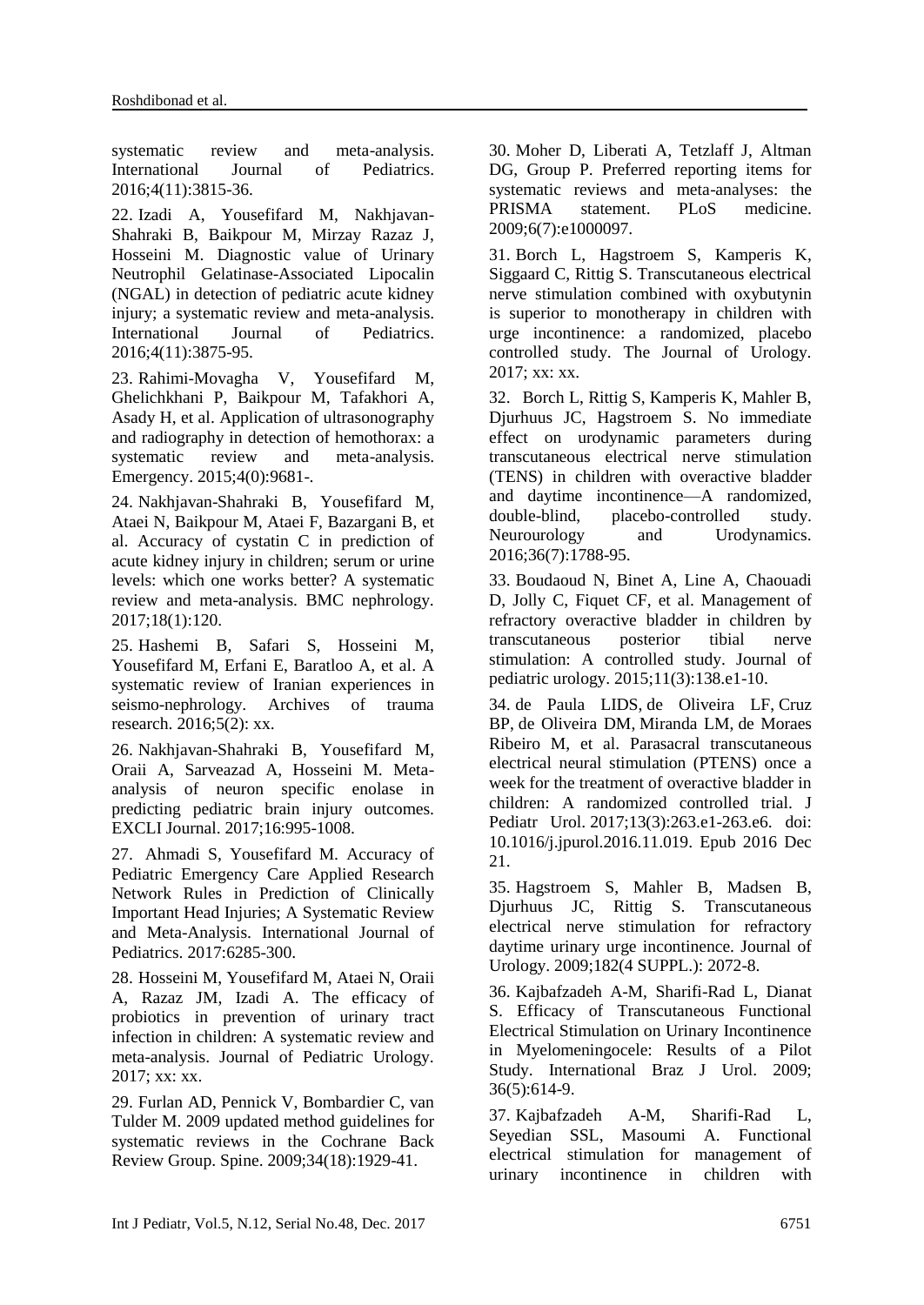myelomeningocele: a randomized trial. Pediatric Surgery In ternational. 2014; 30(6): 663-8.

38. Lordêlo P, Teles A, Veiga ML, Correia LC, Barroso Jr U. Transcutaneous electrical nerve stimulation in children with overactive bladder: A randomized clinical trial. Journal of Urology. 2010;184(2):683-9.

39. Patidar N, Mittal V, Kumar M, Sureka SK, Arora S, Ansari MS. Transcutaneous posterior tibial nerve stimulation in pediatric overactive bladder: A preliminary report. Journal of Pediatric Urology. 2015;11(6):351.e1-.e6.

40. Quintiliano F, Veiga ML, Moraes M, Cunha C, De Oliveira LF, Lordelo P, et al. Transcutaneous parasacral electrical stimulation vs oxybutynin for the treatment of overactive bladder in children: A randomized clinical trial. Journal of Urology. 2015;193(5):1749-53.

41. Rashid S, Rabani MW, Khawaja AA, Arshad MS, Sarwar K. Efficacy of transcutaneous electric nerve stimulation (TENS) therapy in overactive non-neurogenic neurogenic bladder (Hinman's Syndrome). Pakistan Journal of Medical Sciences. 2011;27(3):528-32.

42. Samhan AF, Abd-Elhalim NM, Elnegmy EH, Elnaggav RK, Mahmoud WSE. Efficacy of parasacral transcutaneous electrical nerve stimulation in treatment of children with overactive bladder. World Applied Sciences Journal. 2012;18(3):343-8.

43. Sillen U, Arwidsson C, Doroszkiewicz M, Antonsson H, Jansson I, Stalklint M, et al. Effects of transcutaneous neuromodulation (TENS) on overactive bladder symptoms in children: A randomized controlled trial.<br>
Journal of Pediatric Urology. of Pediatric Urology. 2014;10(6):1100-5.

44. Bauer SB. Special considerations of the overactive bladder in children. Urology. 2002;60(5):43-8.

45. Digesu GA, Khullar V, Cardozo L, Salvatore S. Overactive bladder symptoms: do we need urodynamics? Neurourology and urodynamics. 2003;22(2):105-8.

46. Vandoninck V, van Balken MR, Finazzi Agrò E, Petta F, Micali F, Heesakkers JP, et al. 2032.

Percutaneous tibial nerve stimulation in the treatment of overactive bladder: urodynamic data. Neurourology and urodynamics. 2003;22(3):227-32.

47. Verghese TS, Middleton LJ, Daniels JP, Deeks JJ, Latthe PM. The impact of urodynamics on treatment and outcomes in women with an overactive bladder: a longitudinal prospective follow-up study. [Int](https://www.ncbi.nlm.nih.gov/pubmed/?term=Verghese+TS%2C+Middleton+LJ%2C+Daniels+JP%2C+Deeks+JJ%2C+Latthe+PM)  [Urogynecol J.](https://www.ncbi.nlm.nih.gov/pubmed/?term=Verghese+TS%2C+Middleton+LJ%2C+Daniels+JP%2C+Deeks+JJ%2C+Latthe+PM) 2017 Jul 18. doi: 10.1007/s00192-017-3414-4.

48. Rovner ES, Goudelocke CM. Urodynamics in the evaluation of overactive bladder. Current urology reports. 2010;11(5):343-7.

49. Ataei F, Neshandar Asli I, Mohkam M, Hosseinzadeh S, Ataei N, Ghavi A, et al. Diagnostic Value of Technetium-99m-Dimercaptosuccinic Acid Scintigraphy in Prediction of Vesicoureteral Reflux in Children with First-time Febrile Urinary Tract Infection. International Journal of Pediatrics. 2017;5(11):6031-40.

50. Safari S, Najafi I, Hosseini M, Baratloo A, Yousefifard M, Mohammadi H. 20-day trend of serum potassium changes in bam earthquake victims with crush syndrome; a cross-sectional study. Emergency. 2017;5(1): e5. Epub 2017 Jan 8.

51. Barroso Jr U, Lordelo P. Electrical nerve stimulation for overactive bladder in children. Nature Reviews Urology. 2011;8(7):402-7.

52. De Gennaro M, Capitanucci ML, Mosiello G, Zaccara A. Current state of nerve stimulation technique for lower urinary tract dysfunction in children. Journal of Urology. 2011;185(5):1571-7.

53. Gaziev G, Topazio L, Iacovelli V, Asimakopoulos A, Di Santo A, De Nunzio C, et al. Percutaneous tibial nerve stimulation (PTNS) efficacy in the treatment of lower urinary tract dysfunctions: a systematic review. Bmc Urology. 2013;13: 61.

54. Zhu DT, Feng XJ, Zhou Y, Wu JX. Therapeutic effects of electrical stimulation on overactive bladder: a meta-analysis. Springerplus.2016;5:2032.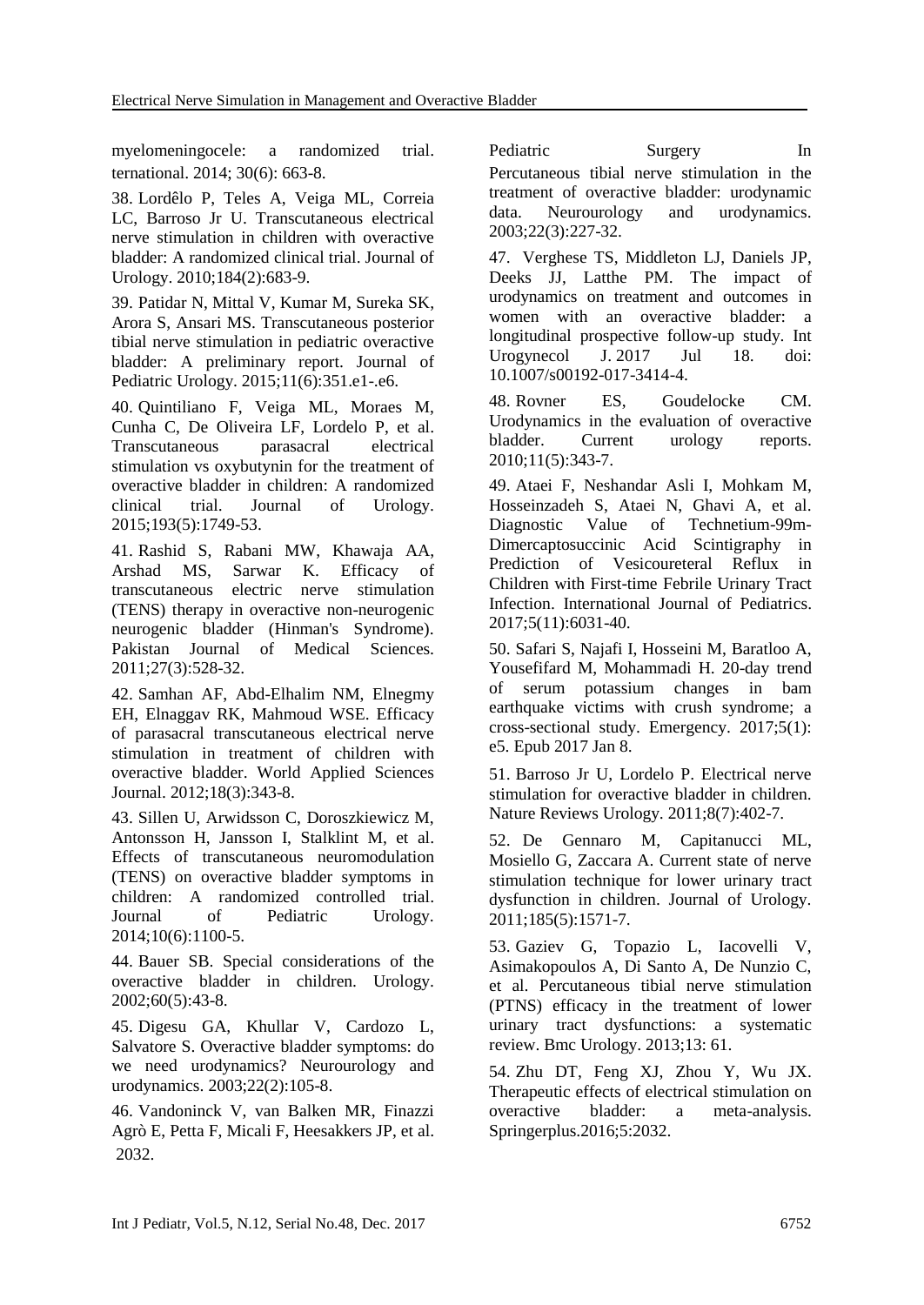**Table-1**: Search strategy in Medline database (via PubMed)

- 1- "Transcutaneous Electric Electrical nerve stimulation"[MeSH] OR "tibial nerve"[MeSH] OR "Percutaneous Electric Electrical nerve stimulation"[tiab] OR "TENS"[tiab] OR "Electrical Stimulation, Transcutaneous"[tiab] OR "Stimulation, Transcutaneous Electrical"[tiab] OR "Transcutaneous Electrical Stimulation"[tiab] OR "Transdermal Electrostimulation"[tiab] OR "Electrostimulation, Transdermal"[tiab] OR "Percutaneous Electrical Electrical nerve stimulation"[tiab] OR "Transcutaneous Electrical Electrical nerve stimulation"[tiab] OR "Electric Stimulation, Transcutaneous"[tiab] OR "Stimulation, Transcutaneous Electric"[tiab] OR "Transcutaneous Electric Stimulation"[tiab] OR "Transcutaneous Electrical nerve stimulation"[tiab] OR "Electrical nerve stimulation, Transcutaneous"[tiab] OR "Stimulation, Transcutaneous Nerve"[tiab] OR "Analgesic Cutaneous Electrostimulation"[tiab] OR "Cutaneous Electrostimulation, Analgesic"[tiab] OR "Electrostimulation, Analgesic Cutaneous"[tiab] OR "Electroanalgesia"[tiab] OR "tibial nerve"[tiab] OR "Tibial Nerve"[tiab] OR "Tibial Nerves"[tiab] OR "Posterior Tibial Nerve"[tiab] OR "Posterior Tibial Nerves"[tiab] OR "tibial electrical nerve stimulation"[tiab] OR "percutaneous tibial electrical nerve stimulation"[tiab] OR "electrical electrical nerve stimulation"[tiab] OR "Electrical nerve stimulation"[tiab] OR "Transcutaneous posterior tibial electrical nerve stimulation"[tiab] OR "tibial neuromodulation"[tiab].
- 2- "Urinary Bladder, Overactive"[Mesh] OR "Urinary Bladder, Overactive"[tiab] OR "Overactive Bladder"[tiab] OR "Overactive Urinary Bladder"[tiab] OR "Bladder, Overactive"[tiab] OR "Overactive Detrusor"[tiab] OR "Detrusor, Overactive"[tiab] OR "Overactive Detrusor Function"[tiab] OR "Detrusor Function, Overactive"[tiab] OR "bladder overactivity"[tiab] OR "detrusor overactivity"[tiab] OR "urinary bladder, overactive"[tiab]

3- #1 AND #2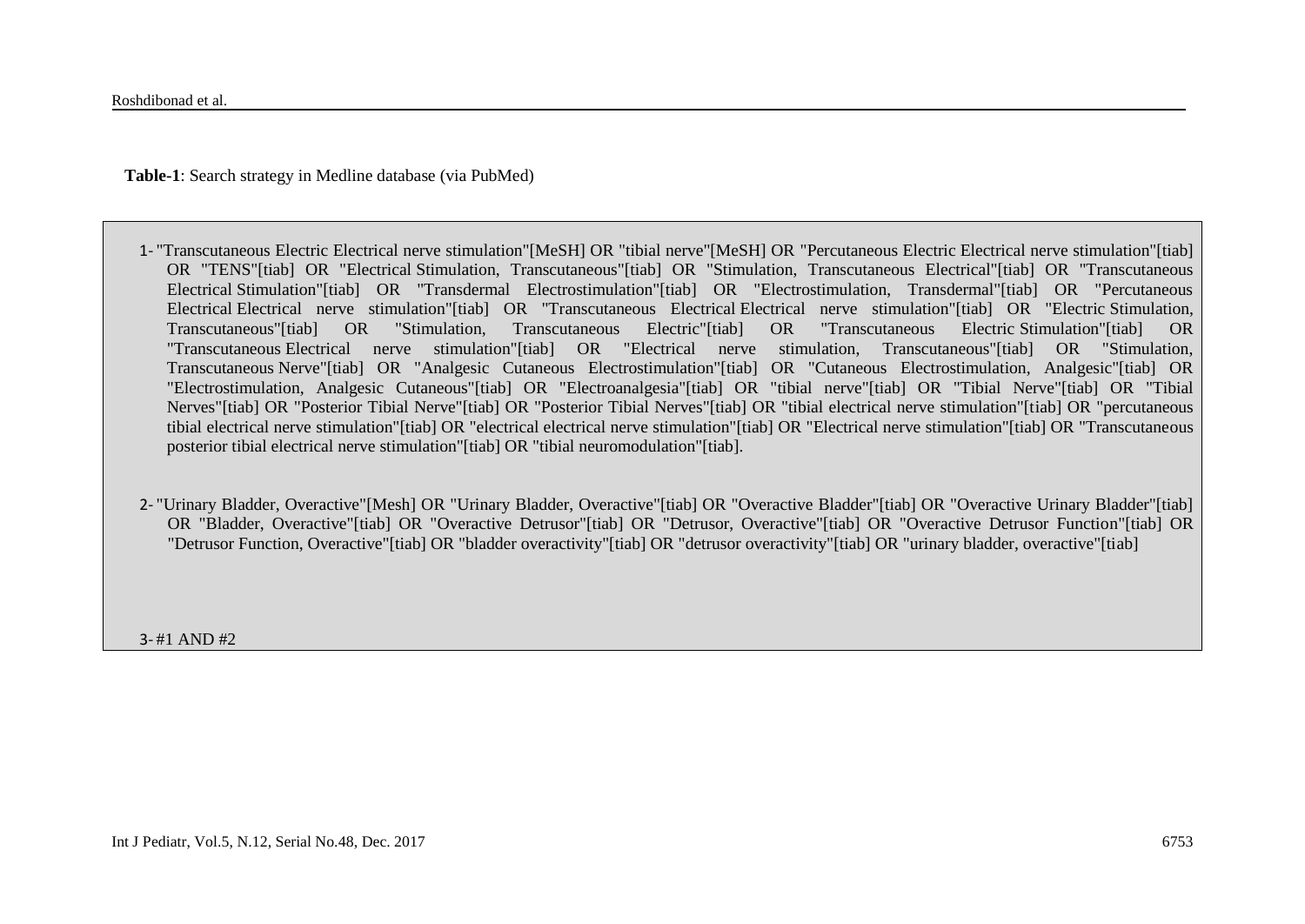| Author,<br>Year,<br>Country               | Sample<br>$size*$ | $Age^*$<br>(year) | Gender<br>(male, n) | Type of<br>stimulation                  | Frequency / Sessions duration /<br>intensity / Pulse duration / number<br>of sessions | Number of<br>sessions              | Control<br>strategy | Outcome                                                                                                                                  | Follow-<br>$up$ (day) |
|-------------------------------------------|-------------------|-------------------|---------------------|-----------------------------------------|---------------------------------------------------------------------------------------|------------------------------------|---------------------|------------------------------------------------------------------------------------------------------------------------------------------|-----------------------|
| Borch, 2016,<br>Denmark (32)              | 12/12             | 5 to 15           | 16                  | <b>TENS</b>                             | 10 Hz / NR / 40 mA / 200 µs                                                           | Single<br>session                  | Sham                | MVV; AVV                                                                                                                                 | $\mathbf{1}$          |
| Borch, 2017,<br>Denmark (31)              | 23/23             | 7.3               | 29                  | <b>TENS</b>                             | 10 Hz / NR / 40 mA / 200 µs                                                           | Daily for 10<br>weeks              | Oxybutynin          | Success rate (VAS score 50 to<br>99)                                                                                                     | 70                    |
| Boudaoud,<br>2015, France<br>(33)         | 9/11              | 10                | 10                  | <b>TENS</b>                             | 10 Hz / 30 min / 10 mA / 200 μs                                                       | Twice a<br>week for 12<br>weeks    | Sham                | Success rate (6 to 8-point<br>decreases in incontinence<br>score); MVV;<br>Maximum detrusor pressure<br>Incontinence score.              | $7\phantom{.0}$       |
| da Silvade<br>Paula, 2017,<br>Brazil (34) | 8/8               | 3 to 18           | 6                   | <b>TENS</b>                             | $10$ Hz / 20 min / 10 mA / 700 µs                                                     | Weekly for<br>20 weeks             | Sham                | Success rate (VAS score 50 to<br>99); Wet per week.                                                                                      | 60                    |
| Hagstroem,<br>2009, Denmark<br>(35)       | 12/13             | 5 to 14           | 10                  | <b>TENS</b>                             | $10$ Hz / $120$ min / $40$ mA / $200$ µs                                              | Daily for 4<br>weeks               | Sham                | Success rate (more than 50%<br>decreases in incontinence<br>score); Incontinence score;<br>Wet per week; Voiding<br>frequency; MVV; AVV. | 28                    |
| Kajbafzadeh,<br>2009, Iran (36)           | 10/19             | 3 to 16           | 12                  | Interferential<br><b>TENS</b>           | 1 to 20 Hz / 20 min / 0 to 50 mA /<br>$250 \text{ }\mu\text{s}$                       | 3 times per<br>week for 6<br>weeks | Sham                | MVV; Maximal detrusor<br>pressure; Voiding frequency;<br>Wet per week.                                                                   | 180                   |
| Kajbafzadeh,<br>2014, Iran (37)           | 15/15             | 6.7               | 18                  | Functional<br>electrical<br>stimulation | 40 Hz / 15 min / 25 to 65 / 250 µs                                                    | 3 times per<br>week for 5<br>weeks | Sham                | MVV; Maximal detrusor<br>pressure; Voiding frequency;<br>Wet per week; Incontinence<br>score.                                            | 180                   |
| Lordêlo, 2010,<br>Brazil (38)             | 16/21             | 4 to 12           | 12                  | <b>TENS</b>                             | 10 Hz / 20 min / MLT / 700 µs                                                         | 3 times per<br>week for 7<br>weeks | Sham                | Success rate (full cure based<br>on VAS); MVV; AVV;<br>Voiding frequency.                                                                | 486                   |

#### **Table-2**: Characteristics of included studies